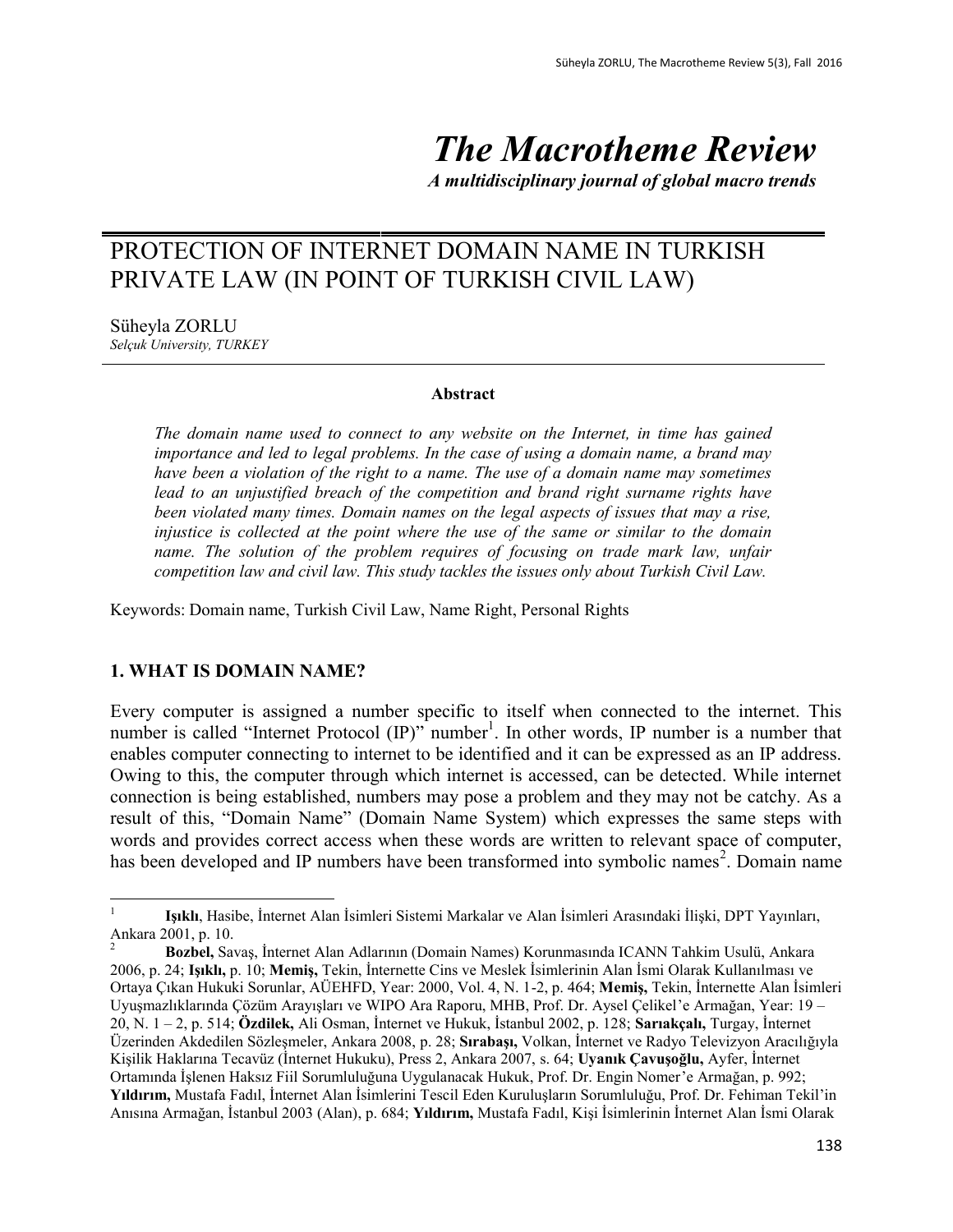is defined in Electronic Communication Law in Turkey as "The names, defining internet protocol number and used in order to determine computers on the internet or addresses of websites" (Electronic Communication Law, Article 3/V).

A person who wants to get in contact with a computer in the internet environment and access information on such computer, must know Server name and write this precisely. Domain name which is written in this way, is converted into numerical codes (IP) and thus, communication is realized<sup>3</sup>.

Internet domain names comprise at least two sections consisting of "top level domain names" and "second level domain names". For example, "edu.tr" is top level domain name and "selcuk" is second level domain name in [www.selcuk.edu.tr.](http://www.selcuk.edu.tr/) As can be understood from the explanations, in order to mention applicable domain name, there must be at least two parts separated by dots after "www". The important point is the fact that registration of a domain name which is same as one of second level domain names, is not possible.

Top level domain names are also classified as generic top level domains and country-code top level domains. Generic top level domains show the nature of the domain name only. For example, ".edu" refers to educational institutions while ".com" refers to organizations related to trade<sup>4</sup>. Also, country-code top level domains indicates the country of domain name. For example, ".tr" is Turkey ", ".de" is Germany<sup>5</sup>.

While  $ICANN<sup>6</sup>$  is responsible for the management of Internet domain names in the international arena, Ministry of Communications and Information and Communication Technologies Authority have been assigned for management of domain names having extension "tr" in Turkey.

Easiness of using domain name as person, organization or product names instead of a numerical names has accompanied by many problems. The reason of these problems is the fact that the same domain name can be taken just once<sup>7</sup>. Therefore, there are very strict requirements in the allocation of domain name ending with ".tr"<sup>8</sup>.

# **2. IMPORTANCE OF DOMAIN NAME**

Domain names gain importance beyond its function as a web address with globalization of trade by improving and being transferred to a virtual environment. As a result of the rapid development of trade conducted in a virtual environment, domain names have become distinctive such as titles or brands of merchants. Also, domain names are considerable advertisement and market places

 $\overline{a}$ 

Tescili Karşısında İsim Üzerindeki Hakkın Korunması , MHB, Year: 19 – 20, N. 1 – 2 (Kişi), p. 1006; **Yılmaz,**  Ceren; Domain Name (Alan Adı) Nedir?, Bilişim ve Hukuk Dergisi, N. 2007/2, p.38.

<sup>3</sup> **Yıldırım,** Alan, p. 684–685.

<sup>4</sup> For detailed information related to this topic, see **Zorlu,** Süheyla, İnternet Yoluyla Kişilik Hakkının İhlâli ve Korunması (Unpublished Master's Thesis), Konya 2010, p. 16; http://archive.icann.org/en/tlds/.

<sup>5</sup> **Bozbel,** p. 2, footnote 15.

<sup>6</sup> It was managed by "Internet Organizations Federation (ISOC = Internet Society)" and IANA (= Internet Assigned Numbers Authority) at Federal Networking Council in USA until October, 1998 and transfered to ICANN then. (**Yıldırım,** Alan, p. 688)

<sup>7</sup> **Yıldırım,** Alan, p. 685.

<sup>8</sup> "Internet Domain Names Regulation" which was published in the Official Gazette dated 7.11.2010 and number 27752, is applied in said allocations.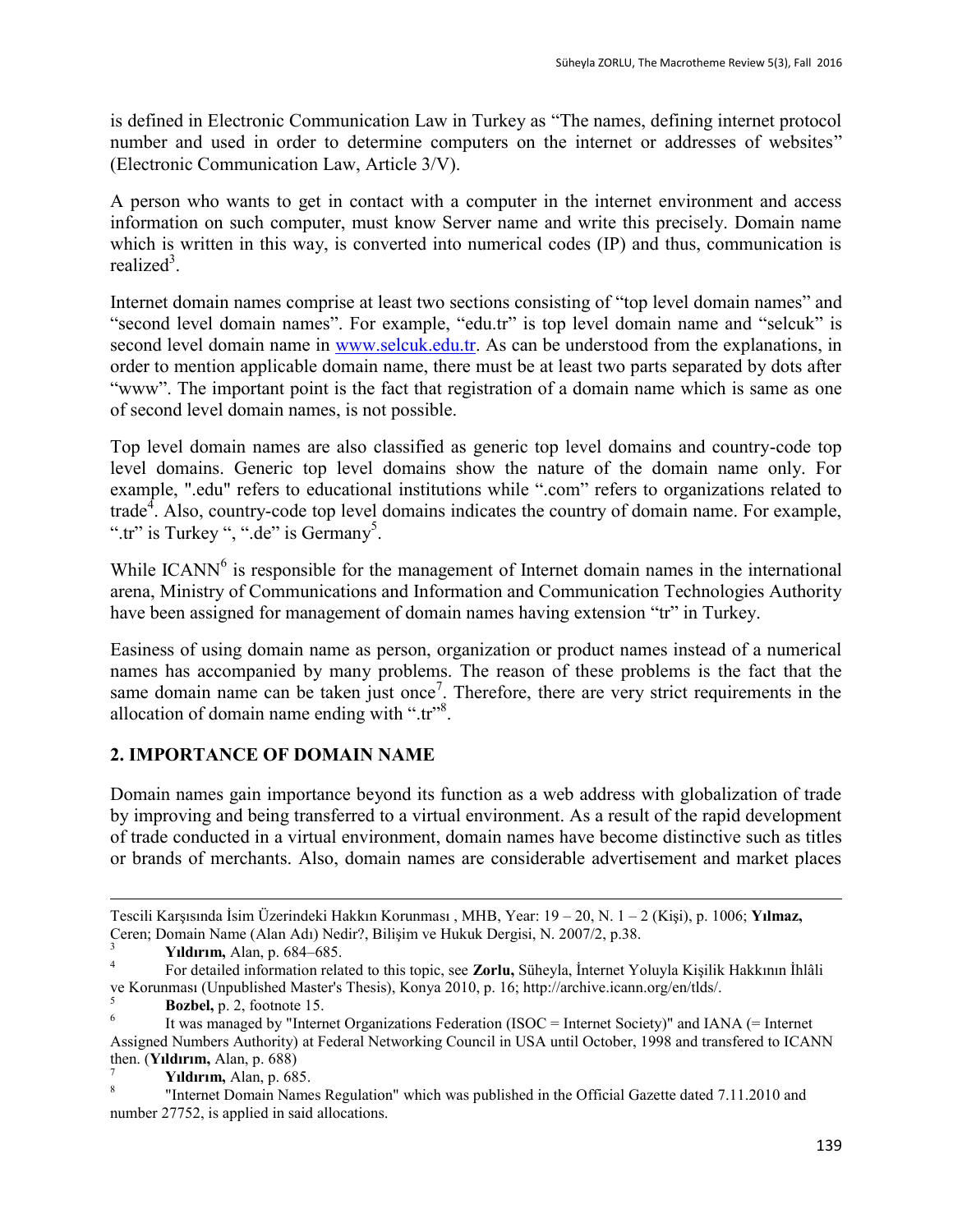today<sup>9</sup>. People or institutions may use their websites for not only commercial purposes but also introducing themselves.

Domain name has a nature like brand, company name or commercial name for merchants at the same time. There are many merchants acting with distinctive signs such as same brand, company name, etc. in different areas. When they want to register that distinctive sign they use as a domain name, they can't do this because of the uniqueness of the domain name. However, this function of domain name in commercial life and its protection within the scope of commercial law and trademark patent law will be out of our study.

A domain name may have a function of introducing a real or legal person outside of commercial function. For example, name of a famous artist can be registered as a domain name in an unjust manner and webcast can be performed by using this artist's name. In this case, protection of domain name within the scope of provisions of civil law for protecting rights of people and personal values will be discussed.

### **3. PROTECTION OF DOMAIN NAME WITHIN THE SCOPE OF PERSONAL RIGHTS**

Because names of real and legal persons in the internet environment are within the scope of personal rights, they might be registered by a third person as a domain name and some violations of personal rights arise as a result. A domain name, introducing a person or an establishment and allowing it to be distinguished from others, is worth to be protected as much as name. However, in order to request legal protection here, domain name's function of introducing a person should be damaged. In addition, an exclusive protection for protection of domain name has not been granted like commercial name. Therefore, a person whose name is registered as a domain name in an unjust manner, may seek protection within the framework of Article  $24^{10}$  and  $25^{11}$  of Turkish Civil Code. Within the scope of said provisions, a person who loses his/her personal values and is assaulted by use of his/her name as a domain name, may request from court to prevent, end or declare this assault. If the person is harmed as a result of unjust use of his/her name, he/she may also request for pecuniary and non-pecuniary damages. If the requirements are met besides these, a lawsuit might be filed because of acting without authority or unjust enrichment.

 $\ddot{\phantom{a}}$ <sup>9</sup> **Nomer,** Füsun, İnternet Alan Adının (Domain name) Hukuki Niteliği ve Marka ve Ticaret Unvanı Gibi Ayırt Edici Ad ve İşaretler İle Arasında Benzerlik Bulunması Sebebiyle Doğabilecek Hukuki Sorunlar, Prof. Dr. Hayri Domaniç'e 80. Yaş Günü Armağanı, Vol. I, İstanbul 2001, p. 400.

According to Article 24 of the Turkish Civil Code, "A person whose personal rights are violated unlawfully may request from judge for protection against people who violate his/her rights.

Unless consent of person whose personal rights are violated is legitimated due to private or public interests having more priority or using the authority granted by the law, every attack on personal rights is against the law."

<sup>11</sup> According to Article 25 of Turkish Civil Code, "Plaintiff may request from judge to prevent the threat of attack, to end existing attack, to declare affects of attack that continue even if attack is ended. Besides these, the plaintiff may request for notification of correction or decision to third parties or request them to be published.

Plaintiff's rights to request for receiving profit gained as a result of illegal attack according to provisions of acting without authority with pecuniary and non-pecuniary damages are reserved.

Claim for spiritual damages can't be transferred unless it is accepted by other party; it can't be transferred to inheritor unless it is put forward by legator.

Plaintiff may file a lawsuit in a court located in his/her place of residence or defendant's place of residence for the protection of his/her personal rights.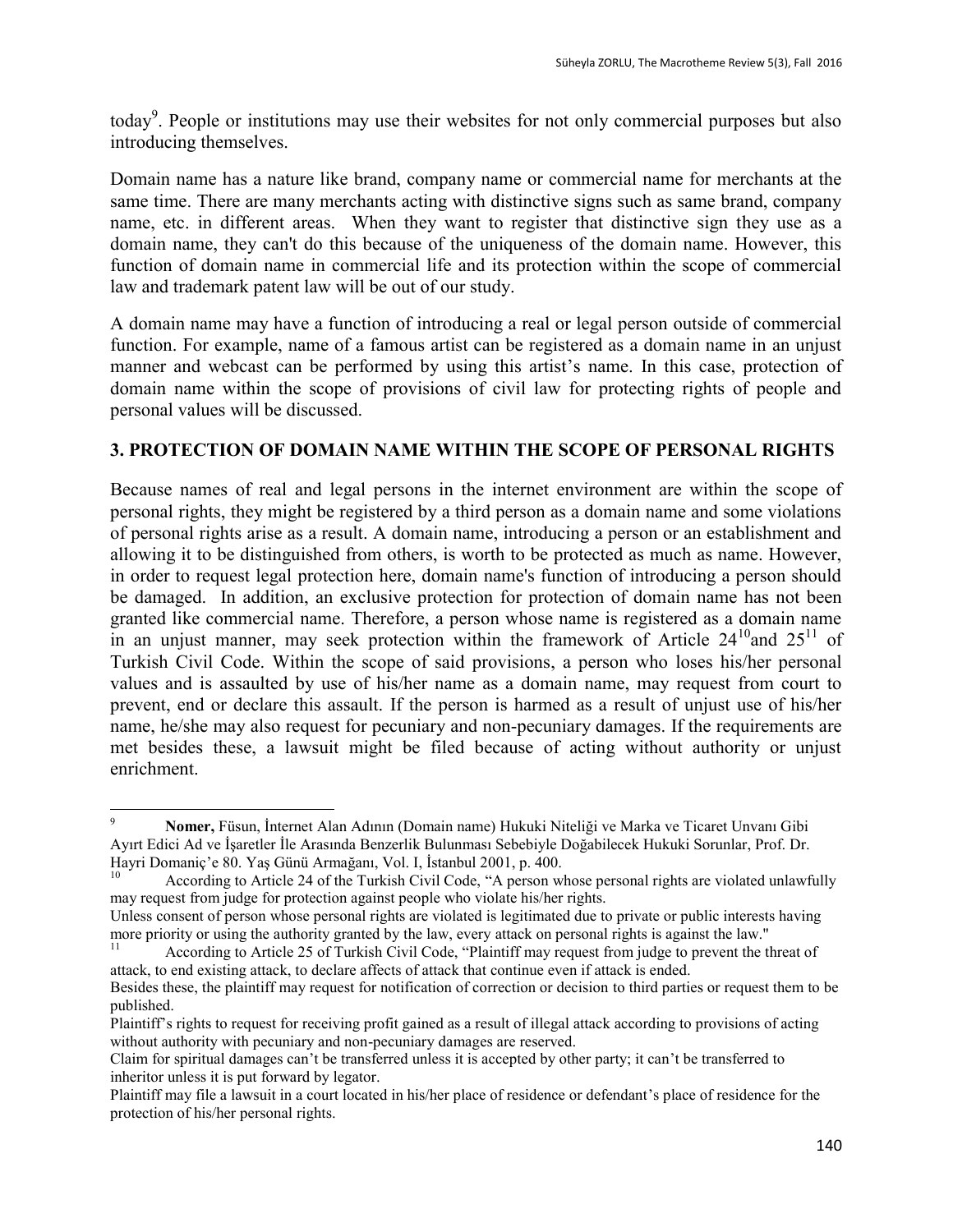In order to file a lawsuit for prevention, there must be an attack on personal rights of person, which has not happened yet, but has a high probability. Because this lawsuit is filed for prevention of attack<sup>12</sup>. Therefore, this is a protective lawsuit<sup>13</sup>. For example, a person who has learned that his/her name has been requested to be registered as a domain name may file a "lawsuit for prevention". Despite that, if his/her name was begun to be used as a domain name, in other words, if attack on the personal rights already continues, he/she may file a lawsuit for "ending attack"<sup>14</sup>. "Declaratory lawsuit" is also filed in order to determine whether there is attack on personal rights by unjust use of domain name with court order<sup>15</sup>.

Someone who has suffered damage as a result of the unlawful use of domain names, can be sued for compensation. This action may be both material compensation or/ and moral damages cases. Lawsuit for monetary damages is a lawsuit that may be filed for compensation of material losses experienced by victim whose personal rights are violated by unjust and unlawful use of domain name, in other words, compensation of decrease in asset of this person, which occur because of attack. A person whose personal rights are violated may file a "lawsuit for spiritual damages" for compensation of spiritual damages experienced. If the person who uses another person's name as a domain name in an unjust manner has not made any profit from this, a request can be made based of provisions of acting without authority.

However, in case of unjust use of the domain name, victim may benefit from the provisions of the Turkish Civil Code for particularly protection of name. If domain name is indeed based on a name in broad terms such as real person's name, commercial name, company name or has a power of identification such as nick name, it will be protected pursuant to Article 26 of Civil  $Code<sup>16</sup>$ .

 $12 \,$ <sup>12</sup> **Akipek,** Jale G.**/ Akıntürk,** Turgut, Türk Medeni Hukuku, Birinci Cilt, Yeni Medeni Kanuna Uyarlanmış Başlangıç Hükümleri, Kişiler Hukuku, 6. Bası, İstanbul 2007, p. 397; **Çelebi,** Funda, Kişilik Haklarından Kişinin Özel Yaşamının ve Gizliliklerinin İhlâli ve Korunması, KÜHFD, Year:1997, N. 1, p. 293; **Doğan**, Murat, Şahsiyet Hakkına Tecavüzün Önlenmesi Davası, AÜEHFD, Year: 2001, Vol. V, N. 1–4 (Şahsiyet), p. 375; **Ayan,** Mehmet**/ Ayan,** Nurşen, Kişiler Hukuku, Press 5, Konya 2014, p. 92; **Dural,** Mustafa **/ Öğüz,** Tufan, Türk Özel Hukuku, Vol:2, Kişiler Hukuku, İstanbul 2004, p. 142; **Özsunay,** Ergun, Gerçek Kişilerin Hukukî Durumu, Press 4, İstanbul 1979, p. 154; **Oğuzman,** M. Kemal/ **Seliçi,** Özer/ **Oktay Özdemir,** Saibe, Kişiler Hukuku, Press 9, İstanbul 2009, p. 173- 174; **Veldet,** Hıfzı, Türk Medenî Hukuku, C. I, Başlangıç ve Şahsın Hukuku, Press 3, İstanbul 1948, p. 178; **Ataay,** Aytekin, Şahıslar Hukuku Birinci Yarım Giriş- Hakiki Şahıslar, Press 3, İstanbul 1978, p. 152; **Serozan,**  Rona, Medeni Hukuk Genel Bölüm/ Kişiler Hukuku, Press 6, İstanbul 2015, p. 476; **Zevkliler,** Aydın/ **Acabay,** M. Beşir/ **Gökyayla,** K. Emre, Medeni Hukuk Giriş Başlangıç Hükümleri Kişiler Hukuku Aile Hukuku, Press 5, Ankara 1995, s. 498- 499; **Kaplan,** İbrahim, Kişilik Haklarının Kitle Haberleşme Araçları (Basın Radyo ve Televizyon) Karşısında Korunması, AD, Year: 1979, N. 3–4, p. 222; **Kılıçoğlu**, Ahmet, Kişilik Haklarına Basın Yoluyla Saldırılar Bakımından Medeni ve Borçlar Kanunumuzda Yapılan Değişiklikler, TBBD, Year:1990, Vol. 3, p. 388.

<sup>13</sup> **Doğan**, Şahsiyet, p. 378; **Kaya,** Mine, Özel Hukukta Özel Hayatın Korunması, Yargıtay Dergisi, Year: 2006, Vol. 32, N.1-2, p. 56.

<sup>14</sup> **Ayan/ Ayan,** p. 93; **Özsunay,** p. 154; **Dural/ Öğüz,** p. 142; **Oğuzman/ Seliçi/ Oktay-Özdemir,** p. 171; **Zevkliler/ Acabey/ Gökyayla,** p.496- 497; **Serozan,** p. 476; **Ataay,** p. 151; **Veldet,** p. 177.

<sup>15</sup> **Ayan/ Ayan,** p. 94-95; **Veldet,** p. 178; **Ataay,** p. 152; **Serozan,** p. 476; **Zevkliler/ Acabey/ Gökyayla,** p. 499- 500; **Oğuzman/ Seliçi/ Oktay-Özdemir,** p. 175- 176; **Dural/ Öğüz,** p. 144- 145.

According to Article 26 of Turkish Civil Code titled "Protection of the Name", "The person who is subject to controversial use of his/her name may litigate for establishment of his/her respective rights.

A person subject to unjust use of his/her name may claim discontinuation of such act; where the person is in default due to use of the name unjustifiably, then he/she may demand recovery his/her tangible losses as well as indemnification of moral damages whichever the case may require."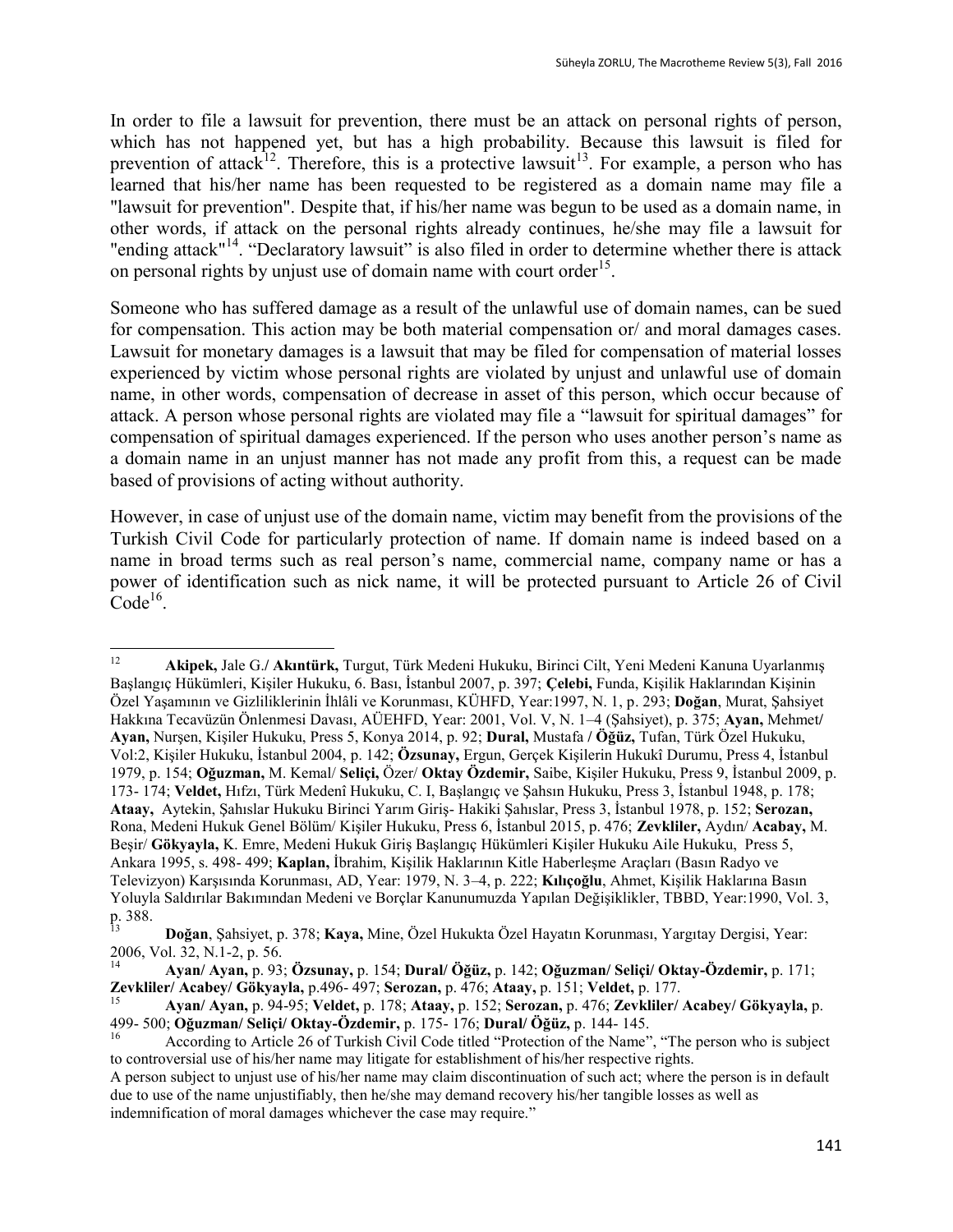When a name is registered as a domain name, violation of right on name within the scope of personal rights appears in two different ways. These are "usurpation of name" and "controversial name"<sup>17</sup>. If a name is used unjustifiably, there is usurpation of name. In use of names of celebrated, socially prominent, loved and respected people by a person not even close to them, in case of use these name as a domain name which enables access to websites consisting of specially racist or ideological propaganda, violent or pornographic publications or advertisements of some products, there is a usurpation<sup>18</sup> of name and in this case, discontinuation of such use of name can be provided by claiming for protection in accordance with article  $26/2$  of Civil Code<sup>19</sup>. If a person registers a domain name having no right without knowing, there is not usurpation of name, the name might be controversial in case of appeal (Article 26/I of Turkish Civil Code).

Controversial domain name appers in two ways. In the first one, it is situation of a person who registers someone else's name without having right. In the second one of controversial names, there are two people who have right to use same name and there is a dispute between them. Although more than one person may carry same name, one name can be registered by only one person on the internet<sup>20</sup>. Indeed, one name can be desired to be used by more than one person justifiably. For example, people having same name and surname may want to open website in their own name. But, it is not possible to use same domain name for website more than once on the internet technically because a domain name which is registered, can't be registered again<sup>21</sup>. Therefore, the right of person who registers the name for the first must be protected in such a case. In addition to this, other person must be given to right to use and register that name with suffixes or with other possible ways and also, an access to their own presentations of owners of the name from common page may be enabled by links given<sup>22</sup>. But, one of the people with the same name has more benefit than the other, it is right to comply with principle "first come first served $123$ . For example, one of the people with same name is a celebrity, said principle must be applied.

# **4. RESULT**

Internet domain names have a function beyond being website address today. Because domain names are important in terms of commerce. Besides this function, domain names also allow people or institutions to express themselves correctly. However, if a person's name is registered as a domain name unjustifiably and opened to access for internet users, personal rights will be violated. A person whose name is used as a domain name unjustifiably, may request for protection within the scope of general provisions of Turkish Civil Code protecting personal rights. This legal protection may also be provided through lawsuits for the outcome of the attack as it may be provided through lawsuits for attacks.

<sup>17</sup> <sup>17</sup> **Doğan,** Murat, İnternette Şahsiyet Hakkının İhlali ve Korunması, Bilgi Toplumunda Hukuk Ünal Tekinalp' e Armağan, Vol. II, İstanbul 2003 (İhlâl), p. 476.

<sup>18</sup> If a person's name is used in a very similar way, there is usurpation of name even if same name is not used. The issue to be considered in usurpation of name is the fact that the person who registers a name as a domain name doesn't have any right on this name (**Doğan,** İhlal, p. 477).

<sup>&</sup>lt;sup>19</sup> **Nomer**, p. 410.

 $\frac{20}{21}$  **Doğan**, İhlal, p. 477.

 $\frac{21}{22}$  **Yıldırım,** Alan, p. 685.

 $\frac{22}{23}$  **Doğan**, İhlal, s. 479.

<sup>23</sup> **Doğan**, İhlal, s. 479.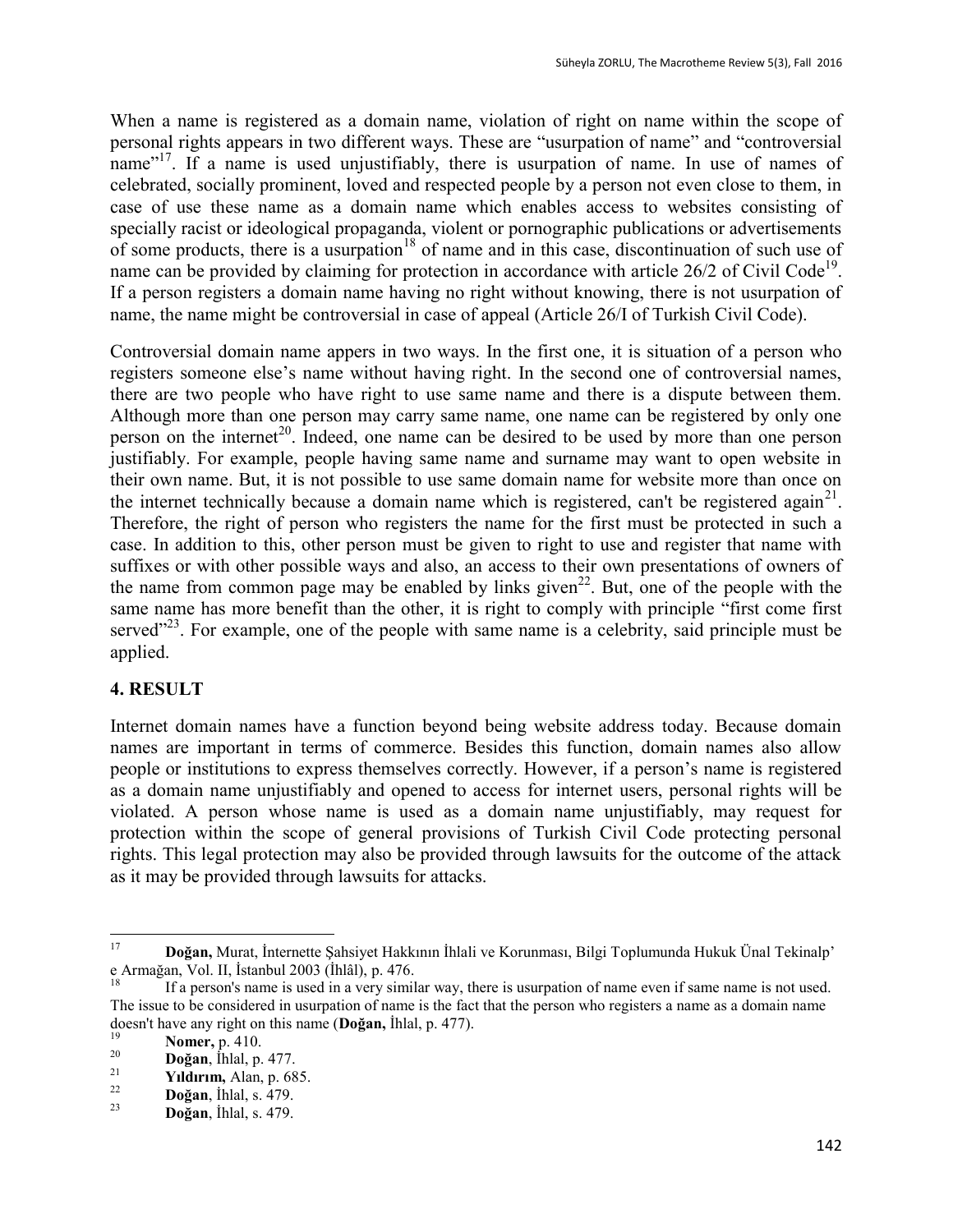| <b>REFERENCES</b><br>Akipek, Jale G./<br>Akıntürk, Turgut | : Türk Medeni Hukuku, Birinci Cilt, Yeni Medeni Kanuna Uyarlanmış Başlangıç<br>Hükümleri, Kişiler Hukuku, 6. Bası, İstanbul 2007.                                                                                                                                                     |
|-----------------------------------------------------------|---------------------------------------------------------------------------------------------------------------------------------------------------------------------------------------------------------------------------------------------------------------------------------------|
| Ataay, Aytekin                                            | : Şahıslar Hukuku Birinci Yarım Giriş- Hakiki Şahıslar, Press 3, İstanbul 1978.                                                                                                                                                                                                       |
| Ayan, Mehmet/<br>Ayan, Nurşen                             | : Kişiler Hukuku, Press 5, Konya 2014.                                                                                                                                                                                                                                                |
| Bozbel, Savaş                                             | : İnternet Alan Adlarının (Domain Names) Korunmasında ICANN Tahkim Usulü,<br>Ankara 2006.                                                                                                                                                                                             |
| Çelebi, Funda                                             | : Kişilik Haklarından Kişinin Özel Yaşamının ve Gizliliklerinin İhlâli ve<br>Korunması, KÜHFD, Year: 1997, N. 1, p. 271-296.                                                                                                                                                          |
| Doğan, Murat                                              | : Şahsiyet Hakkına Tecavüzün Önlenmesi Davası, AÜEHFD, Year: 2001, Vol. V,<br>N. 1-4, p. 369-420 (Şahsiyet).                                                                                                                                                                          |
| Doğan, Murat                                              | : Internette Şahsiyet Hakkının İhlali ve Korunması, Bilgi Toplumunda Hukuk<br>Ünal Tekinalp' e Armağan, Vol. II, İstanbul 2003, p. 463-483 (İhlâl).                                                                                                                                   |
| Dural, Mustafa /<br>Öğüz, Tufan<br>Işıklı, Hasibe         | :Türk Özel Hukuku, Vol:2, Kişiler Hukuku, İstanbul 2004.<br>: İnternet Alan İsimleri Sistemi Markalar ve Alan İsimleri Arasındaki İlişki, DPT<br>Yayınları, Ankara 2001.                                                                                                              |
| Kaplan, İbrahim                                           | : Kişilik Haklarının Kitle Haberleşme Araçları (Basın Radyo ve Televizyon)<br>Karşısında Korunması, AD, Year: 1979, N. 3-4, p. 200-230.                                                                                                                                               |
| Kaya, Mine                                                | : Özel Hukukta Özel Hayatın Korunması, Yargıtay Dergisi, Year: 2006, Vol. 32,<br>N.1-2, p. 51-98.                                                                                                                                                                                     |
| Kılıçoğlu, Ahmet                                          | : Kişilik Haklarına Basın Yoluyla Saldırılar Bakımından Medeni ve Borçlar<br>Kanunumuzda Yapılan Değişiklikler, TBBD, Year:1990, Vol. 3, p. 371-386.                                                                                                                                  |
| Memiş, Tekin                                              | : Internette Cins ve Meslek Isimlerinin Alan Ismi Olarak Kullanılması ve Ortaya<br>Çıkan Hukuki Sorunlar, AÜEHFD, Year: 2000, Vol. 4, N. 1-2, p. 463-478 (Alan).                                                                                                                      |
| Memiş, Tekin                                              | : İnternette Alan İsimleri Uyuşmazlıklarında Çözüm Arayışları ve WIPO Ara<br>Raporu, MHB, Prof. Dr. Aysel Çelikel'e Armağan, Year: 19 – 20, N. 1 – 2, p.<br>512-527 (WIPO).                                                                                                           |
| Nomer, Füsun                                              | : Internet Alan Adının (Domain name) Hukuki Niteliği ve Marka ve Ticaret<br>Unvanı Gibi Ayırt Edici Ad ve İşaretler İle Arasında Benzerlik Bulunması<br>Sebebiyle Doğabilecek Hukuki Sorunlar, Prof. Dr. Hayri Domaniç'e 80. Yaş<br>Günü Armağanı, Vol. I, İstanbul 2001, p. 395-418. |
| Oğuzman, M. Kemal/<br>Seliçi, Özer/                       |                                                                                                                                                                                                                                                                                       |